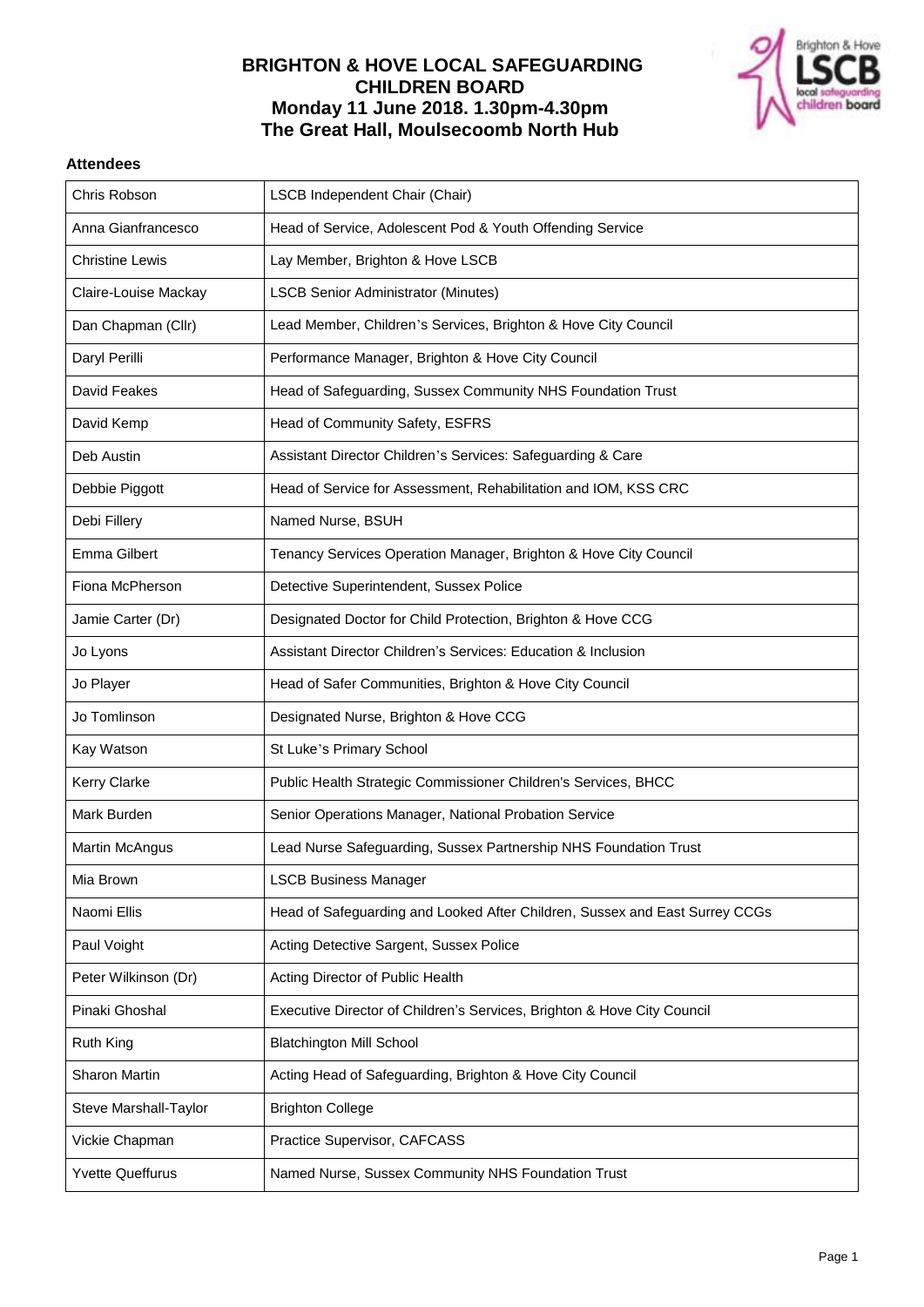#### **Apologies Received**

| Allison Cannon        | Director of Clinical Quality & Primary Care, Brighton & Hove CCG                |
|-----------------------|---------------------------------------------------------------------------------|
| Andrea Saunders       | Head of Sussex Local Delivery Unit, National Probation Service                  |
| <b>Bethan Haskins</b> | Executive Director of Nursing & Quality, South East Coast Ambulance Service NHS |
| Carwyn Hughes         | Detective Superintendent, Sussex Police                                         |
| Domenica Basini       | NHS England                                                                     |
| Jo-Anne Welsh         | Chair, Violence against Women & Girls Forum                                     |
| Mary Flynn (Dr)       | Named Doctor, Brighton & Hove CCG                                               |
| Natasha Watson        | Managing Principal Lawyer, Brighton & Hove City Council                         |
| Nigel Nash            | Service Manager, CAFCASS                                                        |
| Nicola Ranger         | Chief Nurse, BSUH                                                               |
| Pierre Serra          | Detective Chief Inspector, Sussex Police                                        |
| Terri Fletcher        | Director, Safety Net. Community & Voluntary Sector Representative               |

#### **1. Welcome and Introductions**

- 1.1 Chris Robson welcomed the group to the meeting and introductions were made.
- 1.2 Chris Robson reminded all members to declare any conflicts of interest should they arise.

#### **2. Minutes of Last Meeting**

2.1 The Minutes of the last LSCB meeting on 15 March 2018 were agreed for accuracy.

#### **3. Update on Actions**

- 3.1 The LSCB considered the circulated update on matters arising from the last LSCB meeting on 15 March 2018. **Actions 15, 16, 18, 20-24, 26 & 29** are complete and **Action 19** will be discussed on today's agenda
- 3.2 A verbal update was given for **Action 7**, which recommended that information on how schools monitor racist bullying be shared with One Voice. (Ref. W&X SCR). Pinaki Ghoshal advised that there has not been a One Voice meeting for some time. The Board were advised that these monitoring arrangements are currently under review, as they do not get responses from all schools because it is not a statutory requirement, so they may need to bring this back to Board.
- 3.3 **Action 17** concerned the Pan Sussex Procedures Subcommittee. The next meeting is scheduled for July, but Chris Robson has not been able to meet with the chairs of East & West Sussex LSCB to discuss extending the tenure of the chair to make the group more productive and increase consistency. He does not think that there will be a resistance to this, and will discuss further with Anna Gianfrancesco when she starts in post as the new Head of Safeguarding for the Local Authority.
- 3.4 **Action 25** was to look more closely at the data available on peer-on-peer abuse to ascertain if the increase in referrals to the SARC is representative of higher incidences of this abuse. The figures collected show that there was an increase in 2015 and in 2017, and that there have been 19 new cases in 2018 to date. We do not know at this stage what types of peer on peer figures relate to. Numbers so far this year indicate that we do need to explore further.
- 3.5 Jamie Carter said that he felt that social workers are aware of how to manage these cases, but is more concerned about the wider partnership, including schools. Jo Lyons said that schools record any incidences and these are looked at by their health & safety board. Ruth King said that she is not sure that all schools would identify behaviours as peer on peer abuse at the moment. There was new guidance issued by the Department for Education in May 2018, and we know from previous discussion at the Board that schools are incorporating this into their staff training.







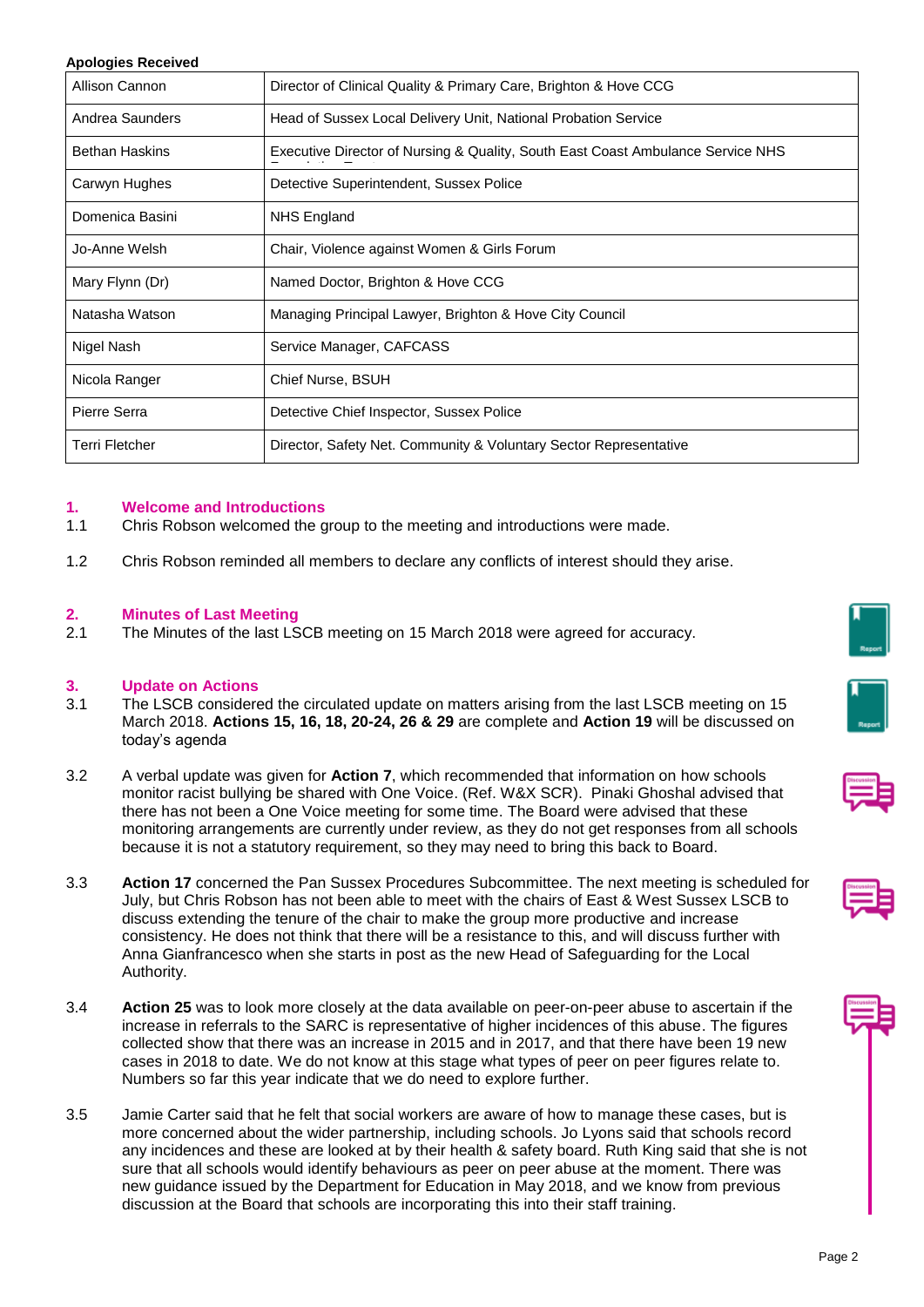- 3.6 It was agreed to task Monitoring & Evaluation with looking at recognition and response to peer on peer abuse. It was agreed that Monitoring & Evaluation will need to look at the data to inform their focus, e.g. harmful sexual behaviours.
- 3.7 **Action 27:** Jo Player informed the Board that the Strategic Commissioner Joint Domestic, Sexual Violence & Abuse and Violence against Women & Girls (VAWG) Unit recruited to this post, and the new commissioner will start on 30 July. There will also be a report to the Neighbourhoods, Inclusion, Communities & Equalities Committee on 2 July about the contract for the Portal, and we will ask for an update on this at the September Board Meeting.

#### **4. Update from Leadership**

4.1 The Leadership Group<sup>1</sup> last met on 14 May 2018 and this was the first joint meeting with the Safeguarding Adults Board (SAB). There was positive feedback from attendees and Chris Robson and Graham Bartlett are keen to continue with a combined meeting, although have agreed that members do not have to stay for the duration of the meeting.

## **Private Fostering<sup>2</sup> Annual Report**

- 4.2 Tina James presented the Private Fostering Annual report. This highlighted that we need to raise more awareness within faith groups of Private Fostering, either through champions or via One Voice.
- 4.3 There were fewer Privately Fostered children reported last year, and Tina James advises this is because Bellerbys College have increase the amount of accommodation they can provide so less of their language students are staying in host families.
- 4.4 There is ongoing work with the Private Fostering Social Worker to improve the percentage of visits conducted within the timescale.

#### **Trauma**

4.5 An action from the W&X SCR was for the Monitoring & Evaluation Subcommittee to better understand how the safeguarding partnership response to trauma. The subcommittee felt that this was too wide a remit for them to undertake meaningfully. Recent activity undertaken by the SAB has also highlighted issues around recognition and response to trauma. A proposal was made to hold a joint extraordinary meeting to allow both Boards to consider the issues more fully however the Leadership Group favoured commissioning an external evaluation.

#### **Newcastle CSE SCR**

- 4.6 The Leadership Group reviewed the Newcastle SCR regarding sexual exploitation perpetrated between 2007-2015. The LSCB have published a [briefing](http://brightonandhovelscb.org.uk/wp-content/uploads/Newcastle-SCR-Briefing.pdf) to raise awareness across the partnership. To our knowledge this is the first review undertaken jointly by a LSCB & a SAB. It identified 33 recommendations for the NHS, CPS and government, and another 15 for safeguarding boards. It was agreed that Graham Bartlett will chair a Working Group to look more closely at those recommendations aimed at safeguarding Boards, and invitations to join this will be sent out accordingly.
- 4.7 The review raised questions about a variety of areas, including working with communities; working with the CPS; working with perpetrators; pupils who change educational settings; and those services not usually keyed into the safeguarding agenda – i.e. pharmacies.

#### **Exploitation**

 $\overline{a}$ 

- 4.8 The strategic oversight of vulnerability to exploitation was considered, and the current understanding is that exploitation into county lines activity will be part of the Community Safety Partnership's Vulnerability, Violence & Exploitation remit, but all other forms of exploitation need to be held by the children or adult safeguarding Board's respectively. Therefore the LSCB will continue to have our two subcommittees: Children & Young People Exploitation Tactical Group and the Children & Young People Exploitation Strategic Group. These will look at vulnerability to radicalisation, CSE and missing.
- 4.9 Chris Robson said that one of the issues has been to ensure the right representation at these groups, as the Strategic group needs to have the correct senior managers who are able to make decisions and influence their agencies. He implored Board members to ensure that the correct

<sup>1</sup> This group consists of the chairs of the LSCB Subcommittees and helps us co-ordinate the ongoing work to meet Business Plan objectives.

<sup>&</sup>lt;sup>2</sup> A 'Privately Fostered' child is a child under the age of 16 (18 if disabled) who is cared for and accommodated by someone other than a parent or close relative for more than 28 days. Close Relatives are Step Parents, Grandparents, Brothers/Sisters or Aunts/Uncles.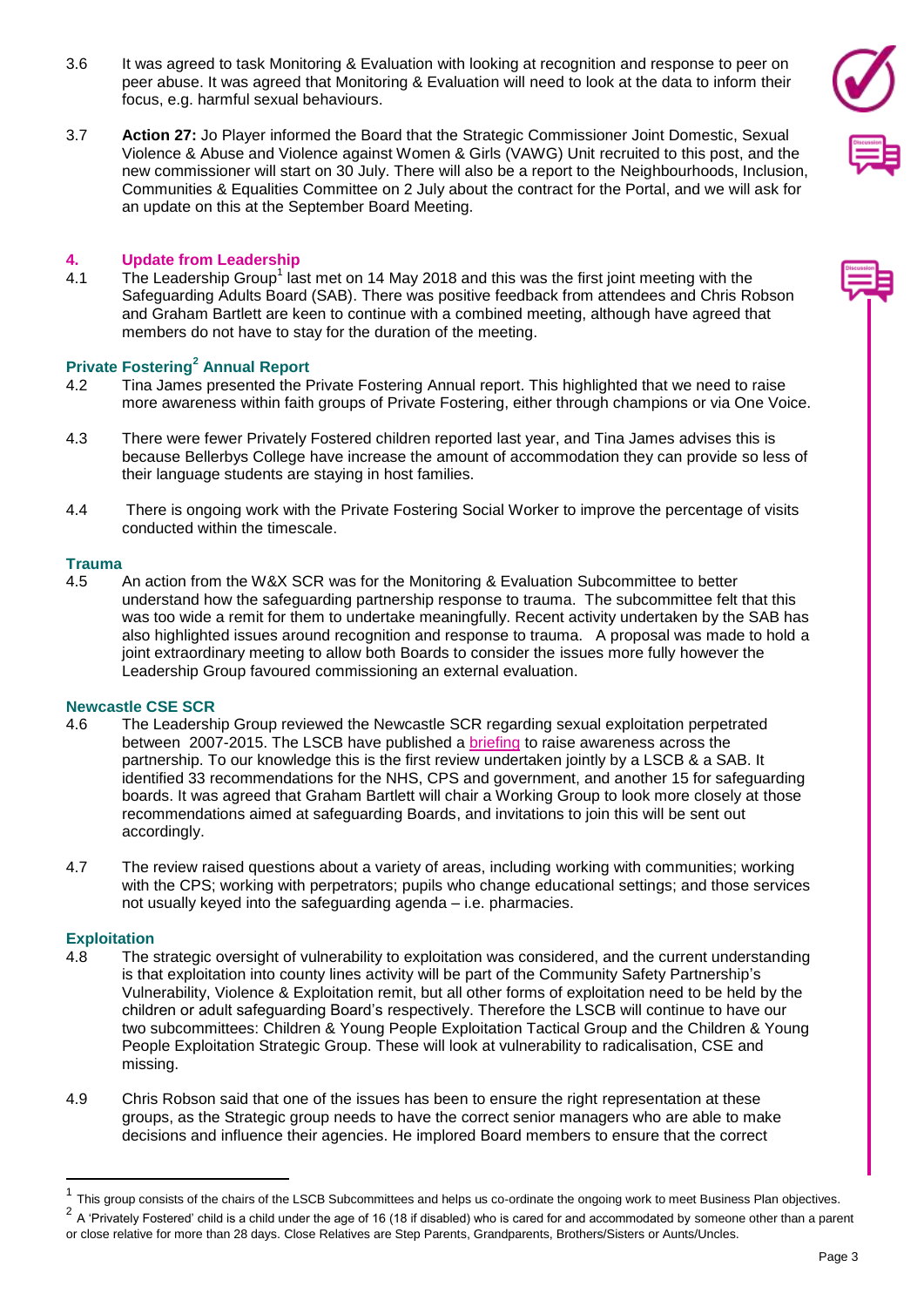| <b>Ref</b> | <b>Action</b>                                          | Lead         | <b>Progress</b>               |
|------------|--------------------------------------------------------|--------------|-------------------------------|
| 30         | Chris Robson will write individually to the members of | Chris Robson | <b>Complete. Next meeting</b> |
|            | the Exploitation Strategic Subcommittee to explain the |              | scheduled for 11              |
|            | importance of having the correct people at these       |              | September 2018                |
|            | meetings                                               |              |                               |

## **5. Feedback from Development Day**

- 5.1 The LSCB Development Day took place on Monday 30 April 2018, and Chris Robson thanked so many members for attending and their input to the conversations. He said that a lot of good points were made in the discussions, and that there was a lot of positive feedback that really speaks to the commitment of everyone in the Board.
- 5.2 Opportunities for positive changes were considered, and time was taken to look at what we could do better. The general consensus was that the Board functions effectively, but that a few tweaks could be made.
- 5.3 Mia Brown is currently updating the Board Constitution to include what was raised at the Development Day and this will form the basis of the submission to the three main Safeguarding Partners. We should also look at the Business Plan as part of this process, and could use this as an opportunity to involve young people in shaping the work of the Board.
- 5.4 The new Working Together guidance was originally due to be published in March 2018, but this was then delayed until May. Once published the Safeguarding Partners will have a year to put the new arrangements into effect.
- 5.5 There was a feeling at the Development Day that there are too many subcommittees connected to the Board. The continuation of the Early Help group was particularly questioned. Peter Wilkinson, the Chair of this group, said that the Terms of Reference cover a lot of ground, but this is not necessarily what the members want from the group so thinks its remit and purpose should be reviewed.
- 5.6 When Anna Gianfrancesco starts in post as the Head of Safeguarding next month she will be reviewing all of the LSCB Subcommittees to get a better understanding for how they work. This will support Chris Robson with his proposal to the Safeguarding Partners. It was acknowledged that Early Help will be part of the new Working Together, but it is difficult that the goal posts in this area keep moving. He said that there is also a new group looking at Early Help as part of the successful Troubled Families Earned Autonomy bid.

## **6. Agency Safeguarding Updates**

- 6.1 At our last meeting we introduced this agenda item to give all partners the opportunity to reflect upon good practice and share lessons learned with other agencies. In March we heard an update on the work of the Education & Skills team around sexual violence & harassment in schools, but no one has nominated themselves to share an update this quarter.
- 6.2 If anyone has any practice that they would like to discuss in this section in future meetings please email Mia Brown [mia.brown@brighton-hove.gcsx.gov.uk](mailto:mia.brown@brighton-hove.gcsx.gov.uk)

## **7. Working Together 2018 – update on publication**

7.1 This was discussed during item 5

 $\overline{a}$ 

# **8. Op Encompass – proposed implementation in Brighton & Hove**

8.1 Following the presentation at our last Board meeting on the roll out of Operation Encompass<sup>3</sup> in West Sussex, a Working Group has formed to look at how we could implement this scheme in Brighton & Hove. They have put forward a proposal for agreement today.







Operation Encompass is an initiative where the police contact a school to let them know if they have attended a domestic abuse incident at a child's home so that they can better support the pupil the next day.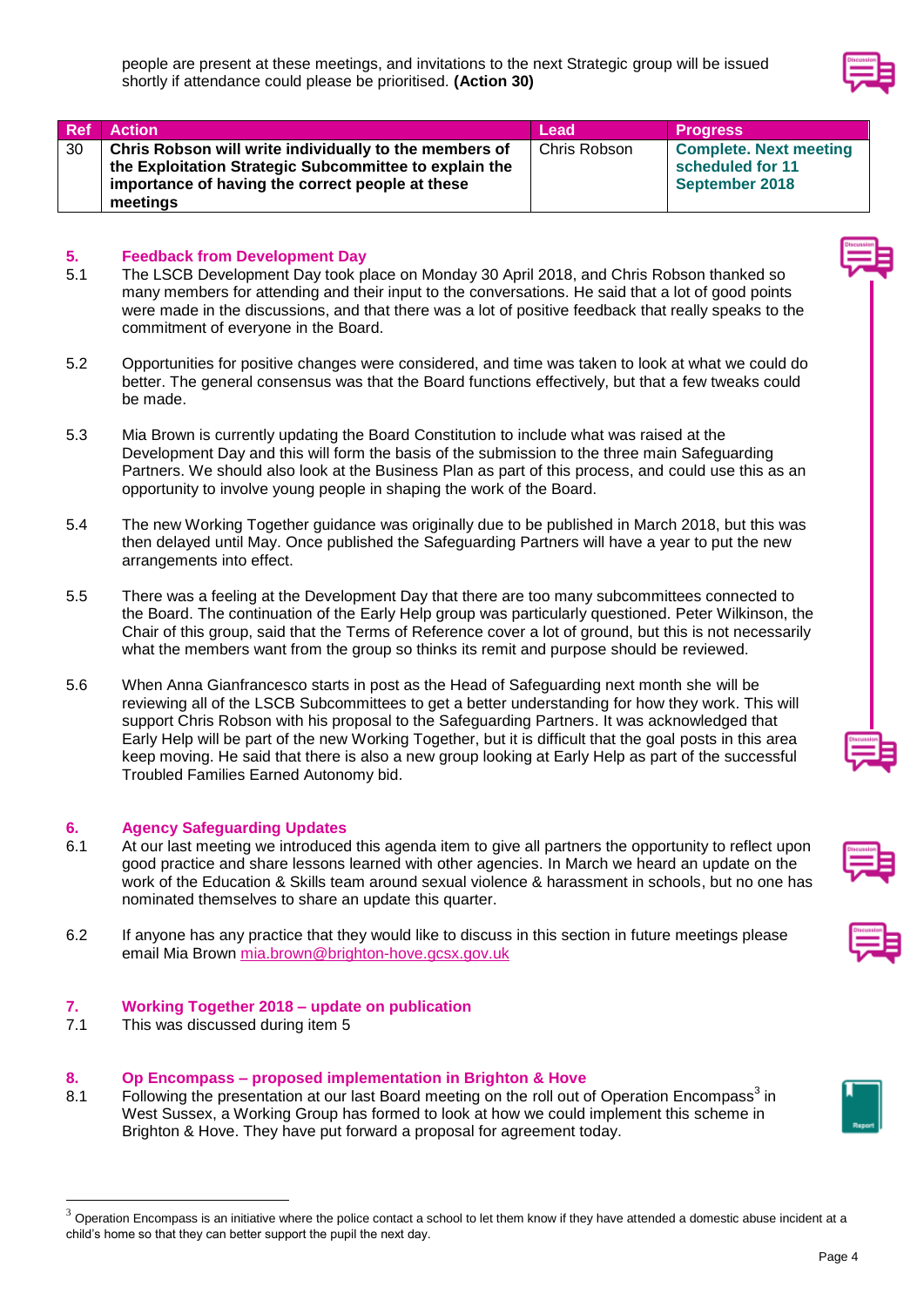- 8.2 The working group looked at feedback from other areas who did not succeed with the scheme and considered the following key challenges which may impact successful implementation of the project:
	- Poor school engagement with the project
	- GDPR implications
	- Resource implications for the Front Door for Families / duplication of processes for the Front Door who advise they already contact schools regarding most domestic abuse incidents
	- The confidence and ability of school staff to appropriately support the child
- 8.3 The Working Group recommend that we bring Operation Encompass into effect in Brighton & Hove. The project will be introduced to the Schools Safeguarding Network on 29 June, and schools are advised to brief their Governors accordingly. The paper presented to Board can be read [here.](http://brightonandhovelscb.org.uk/wp-content/uploads/Op-Encompass-Paper-FINAL.pdf)
- 8.4 One of the main challenges will be schools having access to a secure email address to receive the notifications. This is being addressed as part of the working group.
- 8.5 Police have drawn up an Information Sharing Agreement and the Board legal adviser will review this. The reason for sharing information has been agreed as under a legal framework, with reference to Section 11 of the Children's Act. Signed consent by parents is not required and the Information Sharing Agreement is GDPA compliant
- 8.6 Governance and accountability was agreed. The project will report directly to the Community Safety Partnership Board (as the leads on Domestic Violence) and the Brighton & Hove LSCB. At an operational level, Operation Encompass will report into the Brighton & Hove LSCB Monitoring & Evaluation Subcommittee. The Police Strategy & Compliance Team will undertake weekly dip checks to see how the referrals were received and what was done and report performance to the Brighton & Hove LSCB Monitoring & Evaluation Subcommittee.
- 8.7 It was recommended that that Brighton & Hove LSCB/ Safeguarding Partnership explores furthering the projects reach to include notifying schools about children who are missing and those coming into contact with the Police.
- 8.8 Peter Wilkinson said that the Early Help Group discussed this and the schools were really keen to receive this information to help them better understand the child's behaviour. He said that where it had failed in other Local Authorities was because it relied on the goodwill of individuals, but this approach is more systematic.
- 8.11 Fiona McPherson said that as they are asking frontline officers to do another task but completing the template that having consistency across the county is really important to them.
- 8.12 Pinaki Ghoshal asked if there were any national evaluations or research into the effects of the project. He expressed concerns about committing to resourcing a project that is not evidenced based. There has not been a national evaluation by the police as implementation differs arcos force areas. Chris Robson said that as part of our monitoring of the scheme we will make sure it works in Brighton & Hove. It was agreed that the Working Group would meet one more time to agree how the project will be evaluated locally. **Progress will be reported under matters arising in September 2018.**
- 8.13 Ruth King asked the LSCB to be specific on what we want to evaluate, for example we can look at the process of information being passed from police to schools, but should not expect all domestic violence to stop as a result of this. We could look at qualitative data from schools on how they have responded to the child, and look at data to see if this has affected the number of exclusions. We could also consider how many cases were previously known about.
- 8.14 Kerry Clarke and Debi Fillery are doing some work on how to share information with schools and children attending A& E for self-harm. The evaluation process for this can be shared with the working group.
- 8.15 The Board agreed to support the implementation of Operation Encompass this year.

## **10. Participation & Engagement – joint LSCB & SAB Strategy**

10.1 Now that our Participation & Engagement Subcommittee is a joint group with the Safeguarding Adults Board, they have adapted the LSCB Communication Strategy into a Joint LSCB & SAB Communication & Engagement Strategy for 2018 – 2021. Both Boards have a responsibility to raise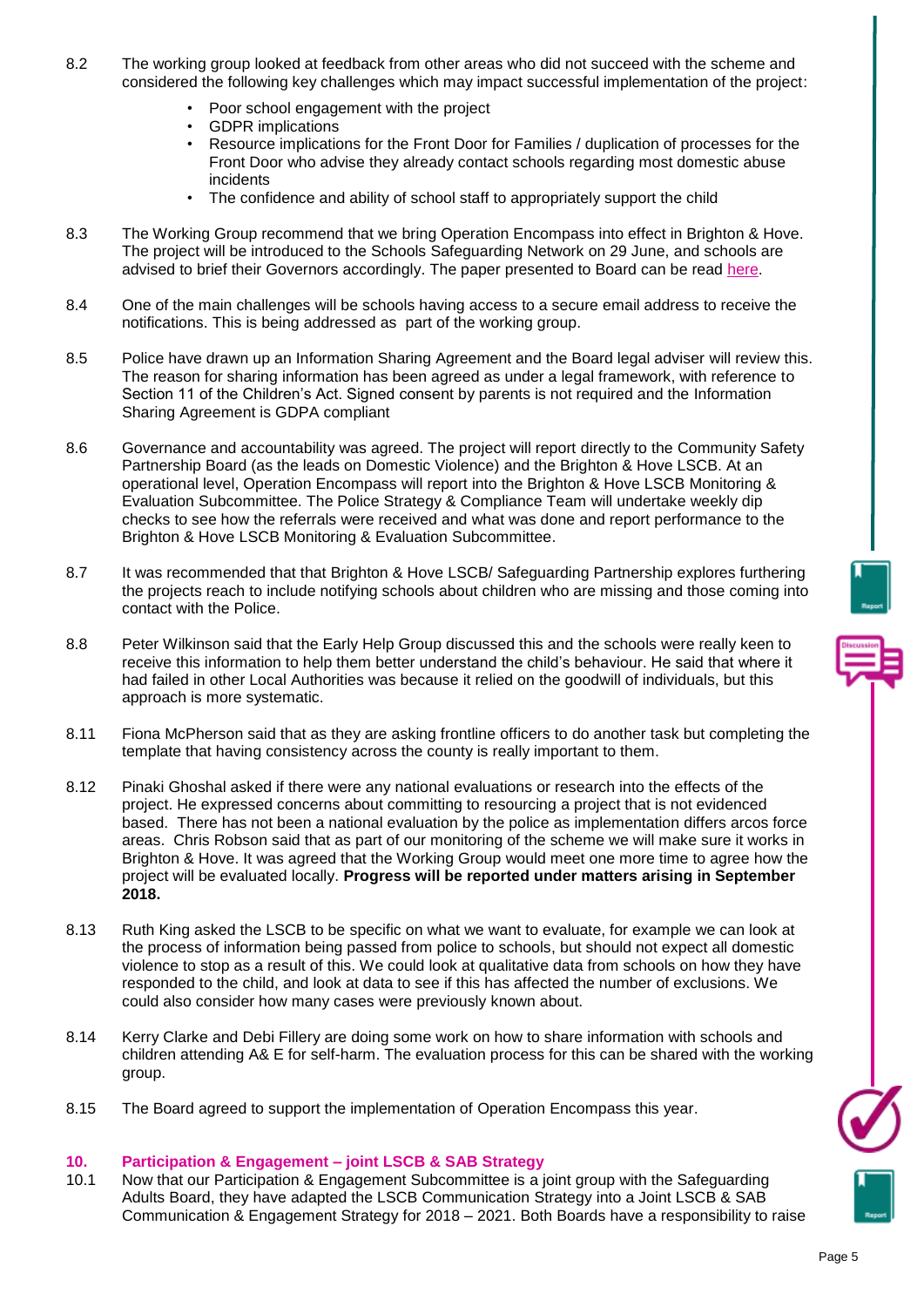awareness of safeguarding with the public as well as professionals, and we have developed this joint strategy to embrace the Whole Family Working approach and ensure that the work of both Boards is effectively communicated to the relevant audiences such as children, young people, adults with care and support needs, families, practitioners and the wider community in Brighton & Hove. Mia Brown presented the strategy to the Board for agreement in lieu of the Participation & Engagement Subcommittee Chair, Pierre Serra.

- 10.2 The strategy can be read [here.](http://www.brightonandhovelscb.org.uk/wp-content/uploads/Joint-LSCB-and-SAB-Communication-Strategy-FINAL-.pdf)
- 10.3 The strategy reflects a number of core communication principles including openness and honesty, transparency, timeliness, accessibility, and accuracy. It supports both of the Board's Business Plans and compliance with the Data Protection Act.
- 10.4 The strategy looks at the main audiences both Boards need to communicate to and the messages we need to share. For the best way to meet our objectives with children & young people the Participation & Engagement Subcommittee are consulting with the YMCA's Right Here, and the Youth Ambassadors.
- 10.6 The primary responsibility for implementing this strategy sits with the Joint LSCB & SAB Participation & Engagement Subcommittee. All members must ensure that they take responsibility for communicating all key information within their respective agencies and ensuring that any issues identified within their organisation are communicated back to the relevant Board.
- 10.7 The LSCB budget includes an annual ring-fenced sum for information and publicity. Each year the Participation & Engagement Subcommittee will agree a Communications Plan which is informed by local and national child and adult protection and safeguarding events, projects and campaigns
- 10.10 Peter Wilkinson said that the strategy reads confusingly in some places where sentences about children & young people, and adults with care and support needs, run into each other. **(Action 31)**
- 10.11 Kerry Clarke said that one of the most challenging aspects is when young people do not see behaviour as potentially harmful. She thinks that a joint campaign with children & young people, and parents and carers needs to be done to help parents have conversations, and that children should feed into the development of this. Anna Gianfrancesco agreed, and said that County Lines Exploitation and recreational drug use fits within this scope, and needs to sit elsewhere in the strategy rather than with the wider messages about safeguarding. Chris Robson said that the strategy will be a living document. **(Action 32)**
- 10.12 The Joint LSCB & SAB Communication & Engagement Strategy 2018-21 was agreed by the LSCB. This will be going to the SAB later this month for sign up.

| <b>Ref</b> | <b>Action</b>                                        | Lead          | <b>Progress</b> |
|------------|------------------------------------------------------|---------------|-----------------|
| 31         | Punctuation to be reviewed.                          | Claire-Louise | <b>Complete</b> |
|            |                                                      | Mackav        |                 |
| 32         | This year's Communication Plan should be added as an | Mia Brown     |                 |
|            | appendix to explain the specific issues we will be   |               |                 |
|            | concentrating on increasing awareness of in 2018-19  |               |                 |

## **11. LSCB Management Information Report**

- 11.1 Daryl Perilli presented the LSCB Management Information for Q4 2017-18.
- 11.2 As of March 2018 there were:
	- 51,000 children living in Brighton & Hove
	- 5,432 SEND Children In Schools
	- 1,010 EHCP and Statemented Children

This is above the national average.

- 11.3 4,035 Pupils were entitled to Free School Meals, which is 13.2% lower than the National Average of 14.7%.
- 11.4 There were 168 NEET 16 to 17 year olds (Not in Education, Employment or Training). Anna Gianfrancesco explained that legally these children should be involved in some form of education, work or training, but there is little we can do to enforce this. The Youth Employability Service (YES) try to engage these young people and are told when pupils drop out of colleges so that they can

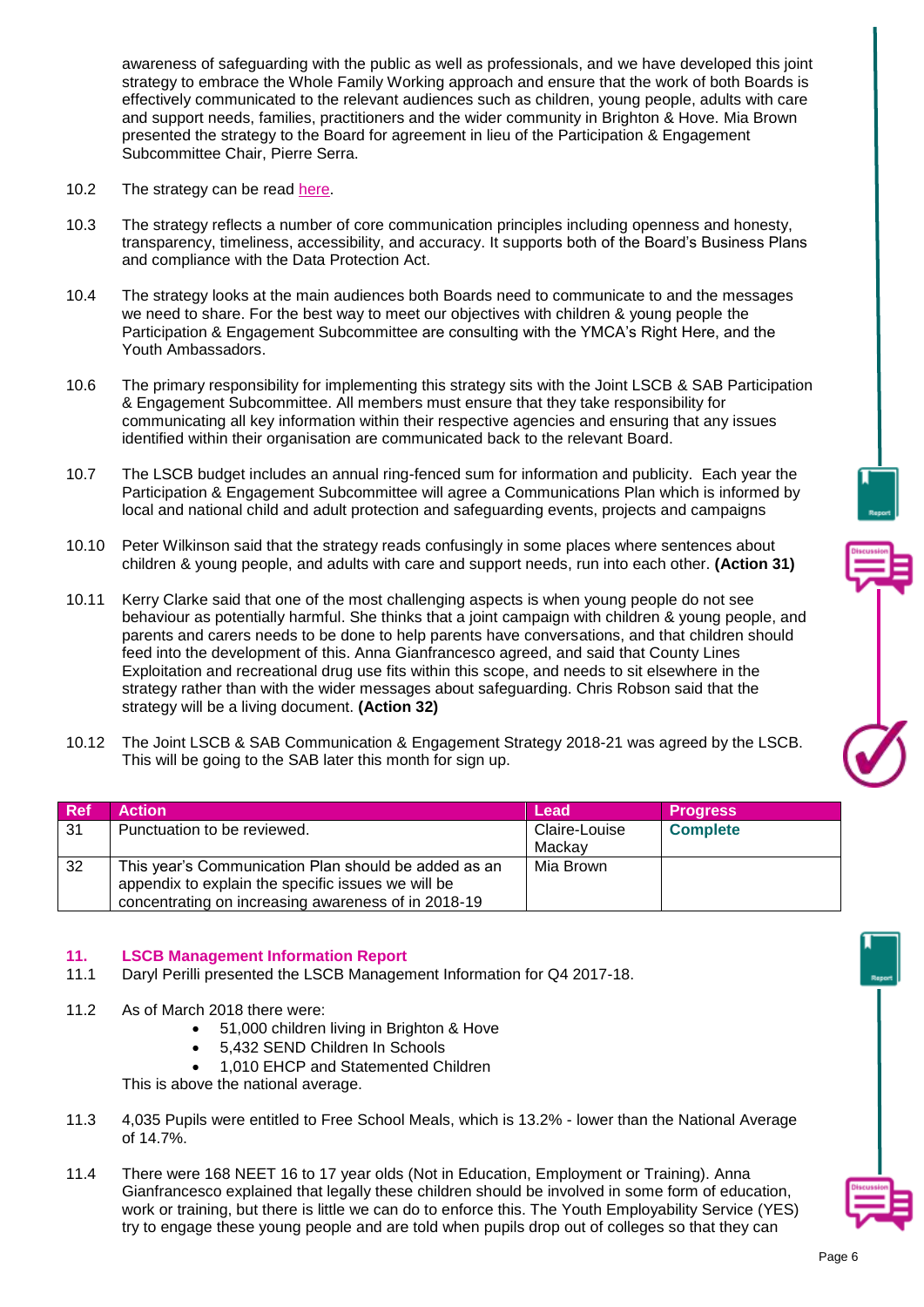track what they are doing. Ruth King said that there is an obligation for schools to know what their students have gone onto once they have left Year 11.

- 11.5 There were also 11.2% pupils classed as persistent absentees in 2016/17. This was 10.5% nationally, and we have scheduled an update on the work to improve this figure at our September Board meeting.
- 11.6 There were 201 Educated at Home Pupils, and Jamie Carter queried whether this includes those children who receive tutoring at home as well as those who are electively home schooled? Chris Robson said that this seemed to be quite high and was advised that this has always been so in Brighton & Hove. Peter Wilkinson said that the Healthy Futures Team provide health support for children who are not attending school.
- 11.6 Peter Wilkinson asked if the amount of children living in poverty has gone down from 18.1% in 2014 to 15.5% because the city is getting more affluent or because austerity is narrowing the gap. Daryl Perilli said that the data does not tell us this, and postulated that it may also be the effect of some families having to move out of the city.
- 11.7 There were 7537 contacts to the Front Door for Families in the year ending March 2018 this equates to 13,343 initial contacts. 2,626 children were then referred to Children's Social Care (3,003 referrals). 1,925 children were open to Children's Social Work, and 481 children were the subject of an Initial Child Protection Conferences
- 11.8 There were 419 Children in Care at the end of March 2018, including 29 Unaccompanied Asylum Seeking Children.
- 11.9 There were 200 A&E Attendances for self-harm in 2016/17. Daryl Perilli said that whilst attendance is down, the admissions appear to be up. Anna Gianfrancesco asked whether we should also count the number of attendances at A& E for substance misuse as well, as this is a safeguarding issue. This data may be easier to get from ruok? as they receive all the Paragon reports for young people concerning drugs. Debi Fillery said that the Mental Health Liaison Team's figures vary as they are still seeing 2-3 young people a day which is significantly more than the number in the report. She said that if the young person presents with an "injury" it may not be recorded as self harm so BSUH need to look more closely at how their IT is quantifying this. **(Action 33)**
- 11.10 We looked at the number of children on Child Protection Plans by category of abuse, and the number of children recorded as on plans for emotional abuse has fallen to 48%, but this is still higher than the national average of 37%. The number of children on plans for neglect has increased, suggesting that professionals are now recognising emotional abuse as a form of neglect in their recording.
- 11.11 During Q4, 2017-18, there were 53 children missing education (down from 69 in Q3), 24 children missing from care, and 23 missing from home. The Monitoring & Evaluation Subcommittee have requested a report at their next meeting to look more closely at children missing education. Anna Gianfrancesco said that we should look at children on reduced timetables as this is a big risk area. Ruth King said that we should also think about short stay schools; part time timetables; late starts/shunted timetables; off-site provision/educated offsite - eg OneChurch; and internal exclusion for a sustained period of time
- 11.12 Kerry Clarke said that the Behaviour and Attendance Partnership are looking at these issues with Gavin Thomas. Once we have a more complete picture of this we can look at what we need to do to improve this situation.
- 11.13 Chris Robson said that we need some comparison figures on the safeguarding snapshot to give us more context. **(Action 34)**
- 11.14 The number of ICPCs completed within 15 working days of a strategy discussion was 79% for Q4 2017/18, down from 93% in the previous quarter. Deb Austin said that the average for the past six months was 86%, higher than the national and South East averages, and Anna Gianfrancesco said that the school holidays make it difficult to arrange the meetings within this timescale.
- 11.15 Partners other than the Local Authority have been asked to provide three indicators for the data dashboard. The data from Sussex Police is included on page four, and the education on page three. The health indicators are to be agreed at the next Monitoring & Evaluation Subcommittee meeting.

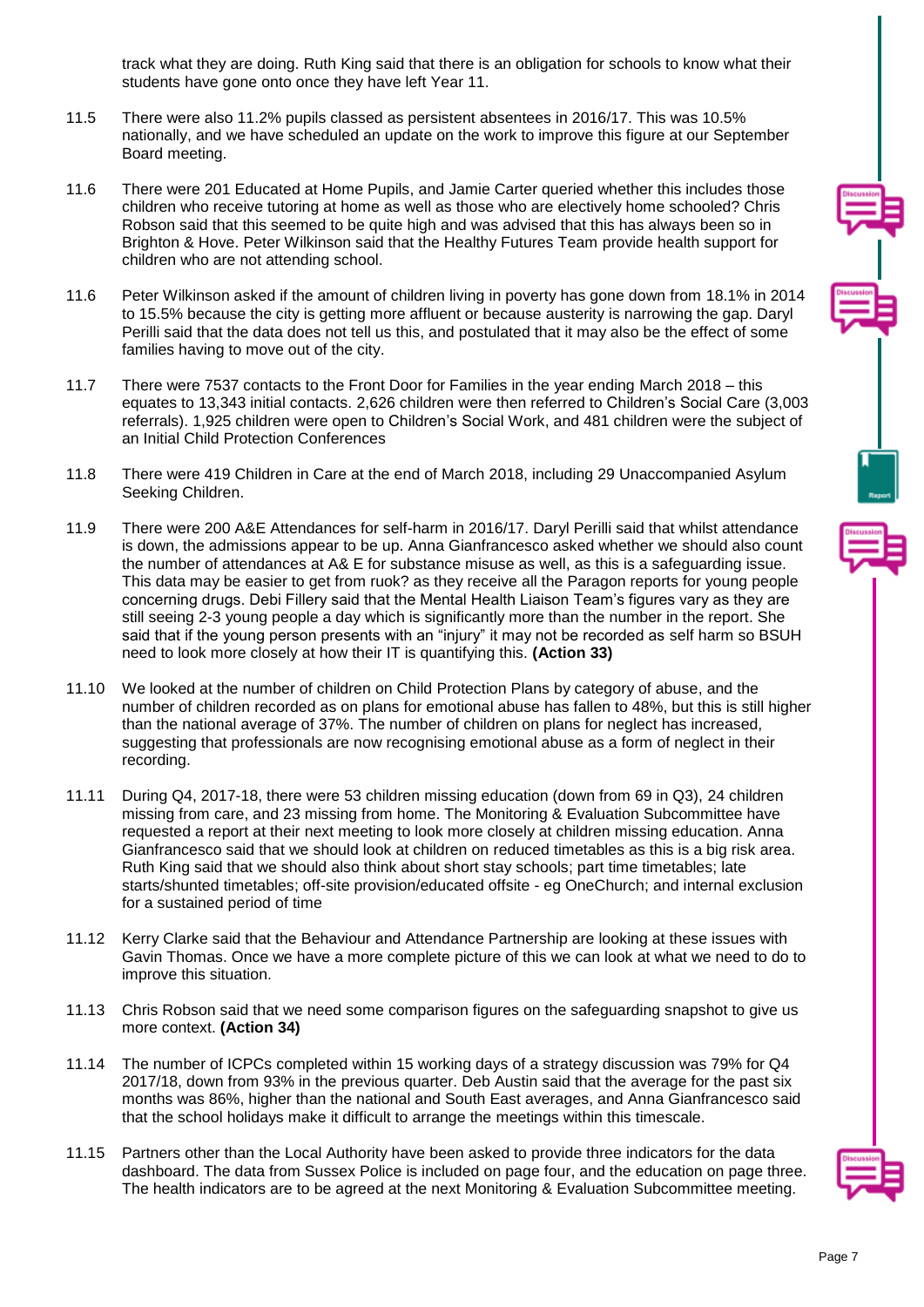| <b>Ref</b> | <b>Action</b>                                     | Lead              | <b>Progress</b> |
|------------|---------------------------------------------------|-------------------|-----------------|
| 33         | Debi Fillery, Anna Gianfrancesco and Daryl        | Debi Fillery,     |                 |
|            | Perilli to discuss how we can better evidence the | Anna              |                 |
|            | number of children who present at A&E due to      | Gianfrancesco     |                 |
|            | self-harm or substance misuse                     | and Daryl Perilli |                 |
| 34         | Daryl Perilli to add some comparative figures to  | Daryl Perilli     |                 |
|            | the safeguarding snapshot to give more context    |                   |                 |

## **12. Multi-Agency Audit on Intra-familial Child Sexual Abuse**

- 12.1 Jamie Carter presented the multi-agency audit on Intra-familial Child Sexual Abuse that he led with Lee Horner. The purpose of the audit was to evaluate how effectively current multi-agency practice protects children where concerns have been raised that sexual abuse may be occurring within a family.
- 12.2 The audit looked at four main areas:
	- Are concerns clearly recognised and/or dealt with early enough?
	- The interface with the child SARC, and whether the pathway worked effectively if required
	- Access to therapeutic support by children and other family members
	- Are agencies working together effectively to protect the child?
- 12.3 Seven cases were reviewed. Audits were completed by six agencies that have provided a service to the child, with the only gap being Primary Care due to capacity issues. They also sought information from the Child Witness Scheme about the support provided in cases where the child(ren) were required to attend a criminal trial.
- 12.4 The overall judgements graded two cases good with outstanding features, one case good, two cases requiring improvement with good features, one case requiring improvement and one case inadequate.
- 12.5 Strategy discussions were held in all cases, but there were issues related to the involvement of relevant agencies and recording in 5/7 cases. Professionals need to be much more specific/clearer about which health professionals need to be involved in strategy discussions and the SARC must be included.
- 12.6 The CSA Pathway was not followed in the majority of cases (5/7) and this meant the SARC was not involved when they should have been.
- 12.8 There was good evidence that the voice of the child was heard.
- 12.8 A number of recommendations were made which are being overseen by the Monitoring & Evaluation Subcommittee.
- 12.9 Chris Robson asked whether the case that was graded inadequate has been addressed. It was confirmed that an agency took a proactive action to look at this. Another case has been referred to the Case Review Subcommittee to consider for a Learning Review.
- 12.10 Chris Robson thanked Jamie Carter, Lee Horner and Tina James for their work on this.

#### **13. Monitoring & Evaluation Subcommittee Annual Report**

- 13.1 Mia Brown presented the Monitoring & Evaluation Subcommittee annual report on behalf of their Independent Chair, Helen Davies.
- 13.2 The full report can be read [here.](http://brightonandhovelscb.org.uk/wp-content/uploads/ANNUAL-REPORT-OF-BRIGHTON-AND-HOVE-LSCB-MONITORING-AND-EVALUATION-SUB-COMMITTEE-May-2018-Autosaved.pdf)
- 13.3 During 2017-18 the group has been more focused on individual agencies' own audits, and how they obtain and act on feedback from children about their services.
- 13.3 Two multi-agency audits were completed over this year. The first was on **Safeguarding Children with** [Disabilities,](http://brightonandhovelscb.org.uk/safeguarding-children-with-disabilities/) which was presented to the Board in December 2017 and identified some areas of good practice. The second, on Interfamilial Child Sexual Abuse will be presented today.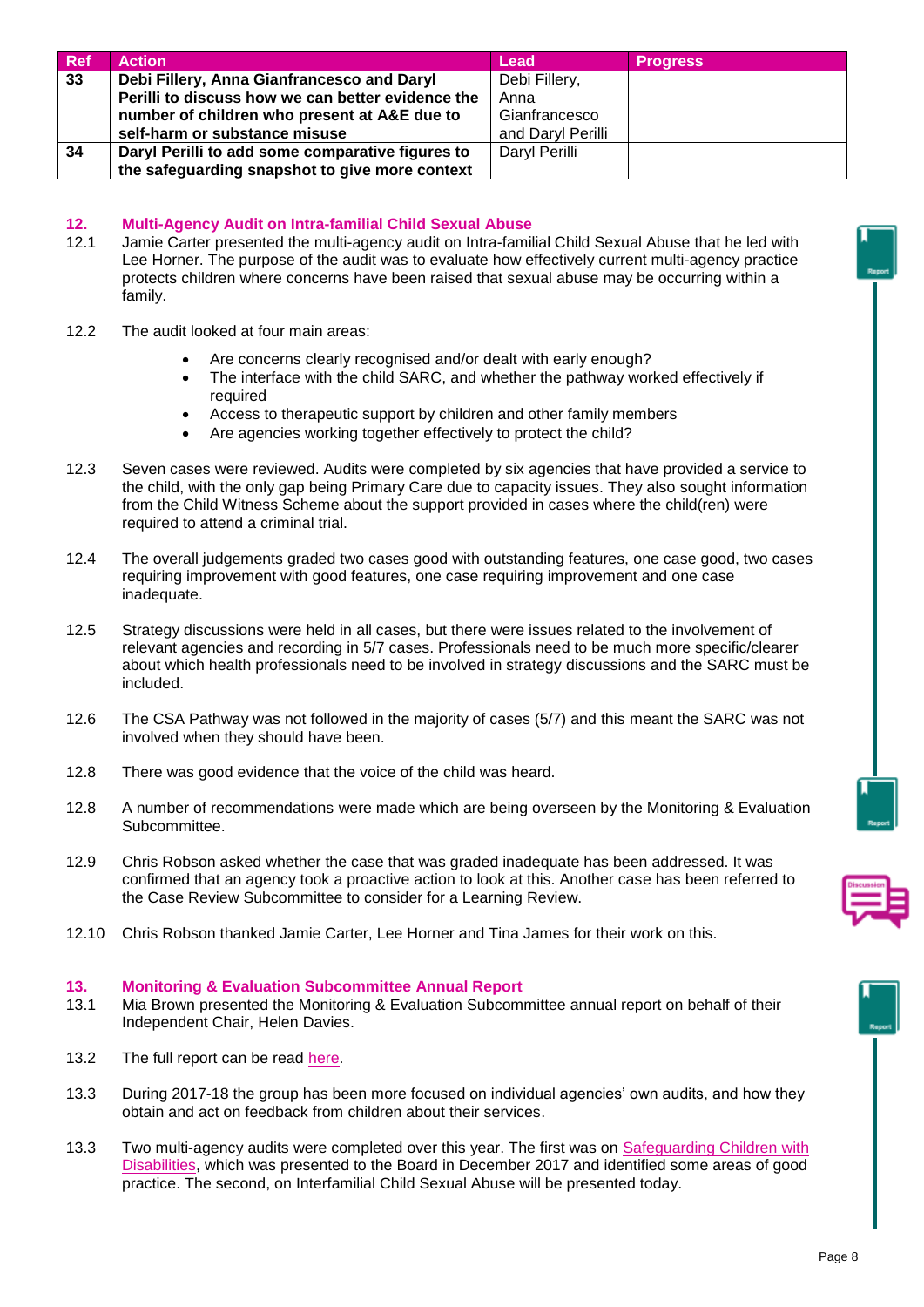- 13.4 Each year the Monitoring & Evaluation Subcommittee asks all partners to provide their audit schedules for the year so that we can assured that they are assessing their own safeguarding practice. Last year the group were informed that Sussex Police would not be undertaking any safeguarding audits.
- 13.5 During the year the representatives from the National Probation Service, CAFCASS, and the Children's SARC, have been invited to attend and present summary information from their single agencies to the group. Children's Social Care presented the findings from a number of their audits on re-referrals, CSA, pod workloads, and pathway plans for care leavers, and the group considered the Pan Sussex audit of missing children. The subcommittee also routinely scrutinised MASH/FDFF data and received oral reports of the findings of the team's regular audits
- 13.6 Requests were made to the subcommittee throughout the year to audit or analyse areas of concern.
- 13.7 In 2017/18, all agencies were asked for the first time to report on how they receive feedback from children, young people and parents about their safeguarding services/interventions, the nature of the feedback, and any changes to services made in response to this feedback. The responses were of variable quality, especially on any changes made as a result of the children's feedback
- 13.8 During 2016/17, changes were made to the LSCB's Management Information Report, focussing on key data and presenting this information in a more visual way. This has continued in 2017/18.
- 13.9 There is more to do in ensuring that all agencies are listening to the voices of children/young people and their families, and are achieving a positive impact on children's lives as a result of their own quality assurance processes.
- 13.11 Pinaki Ghoshal asked what the subcommittee would consider to be a minimal audit programme, and whether the Board are able to say that agencies need to improve. Chris Robson confirmed that it is part of the LSCB's oversight role to be assured that all partners are assessing their safeguarding practice regularly and we test this via the Section 11 audits as well as single agency audit requests.
- 13.12 Chris Robson said that he thinks the police have an opportunity to do more audits. Fiona McPherson said that the Strategy & Compliance team in Sussex Police look at a lot of recommendations from HMIC, and other bodies, that require them to do audits across all areas of policing. She said that they can produce a short report that better explains what they do. **(Action 35)**
- 13.13 Jamie Carter asked if other Safeguarding Boards do their own analysis of single agency audits, as West Sussex seem to focus on multi-agency audits. Mia Brown confirmed that every LSCB will have their own Quality Assurance Frameworks, and how these are enacted may differ across the county.

| <b>Ref</b> | <b>Action</b>                                     | Lead   | <b>Progress</b>                    |
|------------|---------------------------------------------------|--------|------------------------------------|
| 35         | Sussex Police will submit a report to outline     | Carwyn | This is on the forward planner for |
|            | how the Strategy & Compliance team quality        | Hughes | the November meeting of the        |
|            | assure the work of the force, and what this tells |        | <b>Monitoring &amp; Evaluation</b> |
|            | us about Safeguarding practice. (For attention of |        | <b>Subcommittee</b>                |
|            | Monitoring & Evaluation)                          |        |                                    |

## **14. Any Other Business**

## **Joint Targeted Area Inspection**

14.1 Debbie Piggott said that Medway have received a notification of a JTAI inspection looking at Domestic Violence & Abuse. She will share her experience of taking part in this process with the Leadership Group at their next meeting.

## **Brighton & Sussex University Hospitals Named Doctor**

14.2 Leonie Perera is stepping down from the role of Named Doctor at the hospital, and this will be taken over by Frances Howsam. Jamie Carter said that this is a really challenging role and Leonie has been really robust and passionate in meeting the demands of this post.

## **Xanax**

14.3 Anna Gianfrancesco said that there is a rise in Xanax use. Ruok? are collating their data on young people's use. She asked all partners to record if it comes to their attention. Debi Fillery said there was a lot of self-harm incidences at one point but this seems to have tailed off. We need to know if this is a high risk cohort or more widespread situation.